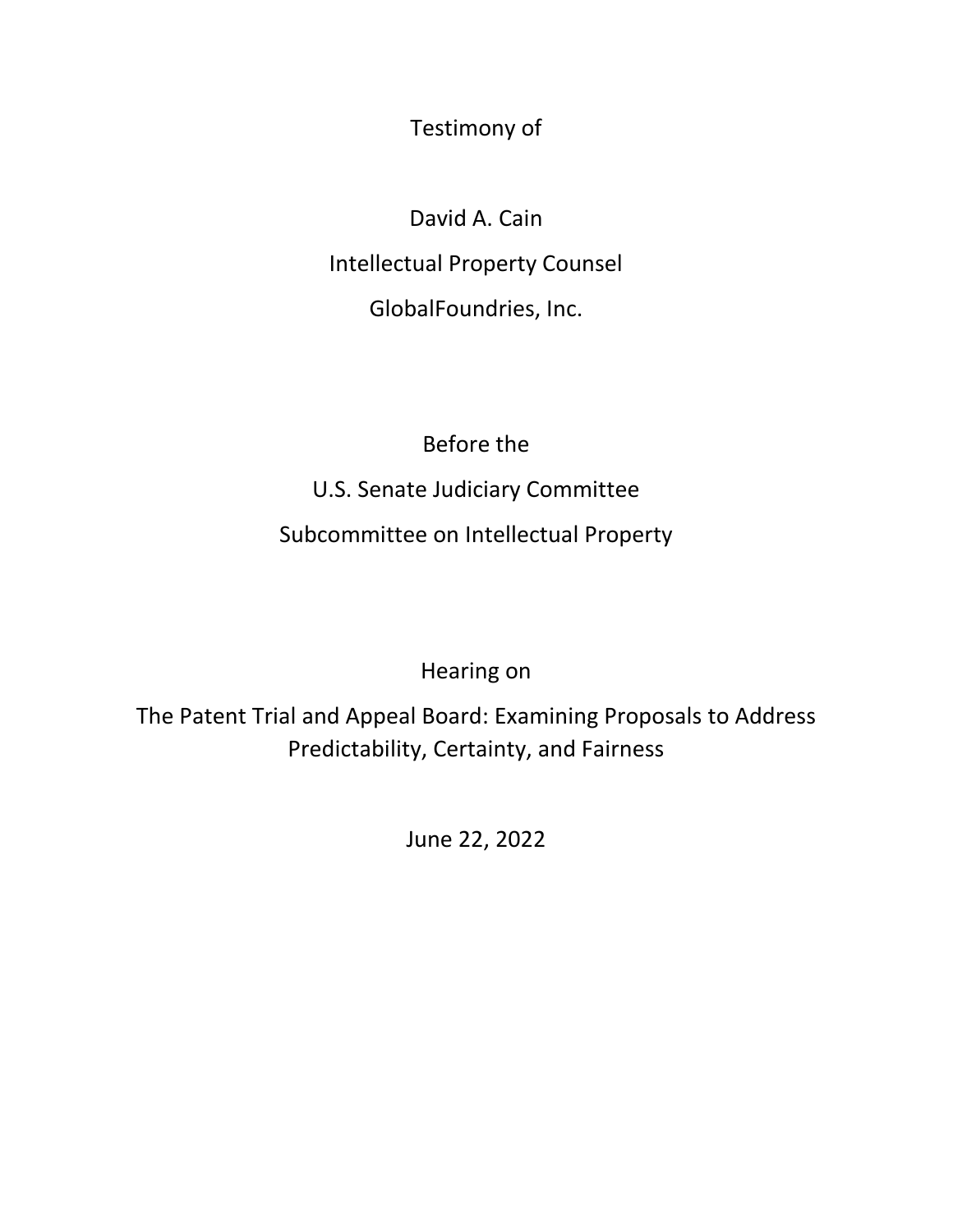Good afternoon, Chairman Leahy, Ranking Member Tillis, and distinguished members of the Subcommittee on Intellectual Property. Thank you for this opportunity to discuss the topic of Patent Trial and Appeal Board (PTAB) reform.

GlobalFoundries (GF) is one of the world's leading semiconductor manufacturers, with production in the United States, Germany, and Singapore. Our feature-rich chips enable nearly every sector of the global economy.

Of the five at-scale semiconductor foundries in the world, GF is the only one headquartered in the United States and is a proud longstanding partner and supplier to the U.S. Department of Defense.

The semiconductor industry today involves producing billions of transistors on a single chip and requires the most technically complex manufacturing in the world. GF's success in this industry is due in large part to its innovation. GF's U.S. sites have produced three of the world's top 100 most prolific inventors of all time. Because of radio frequency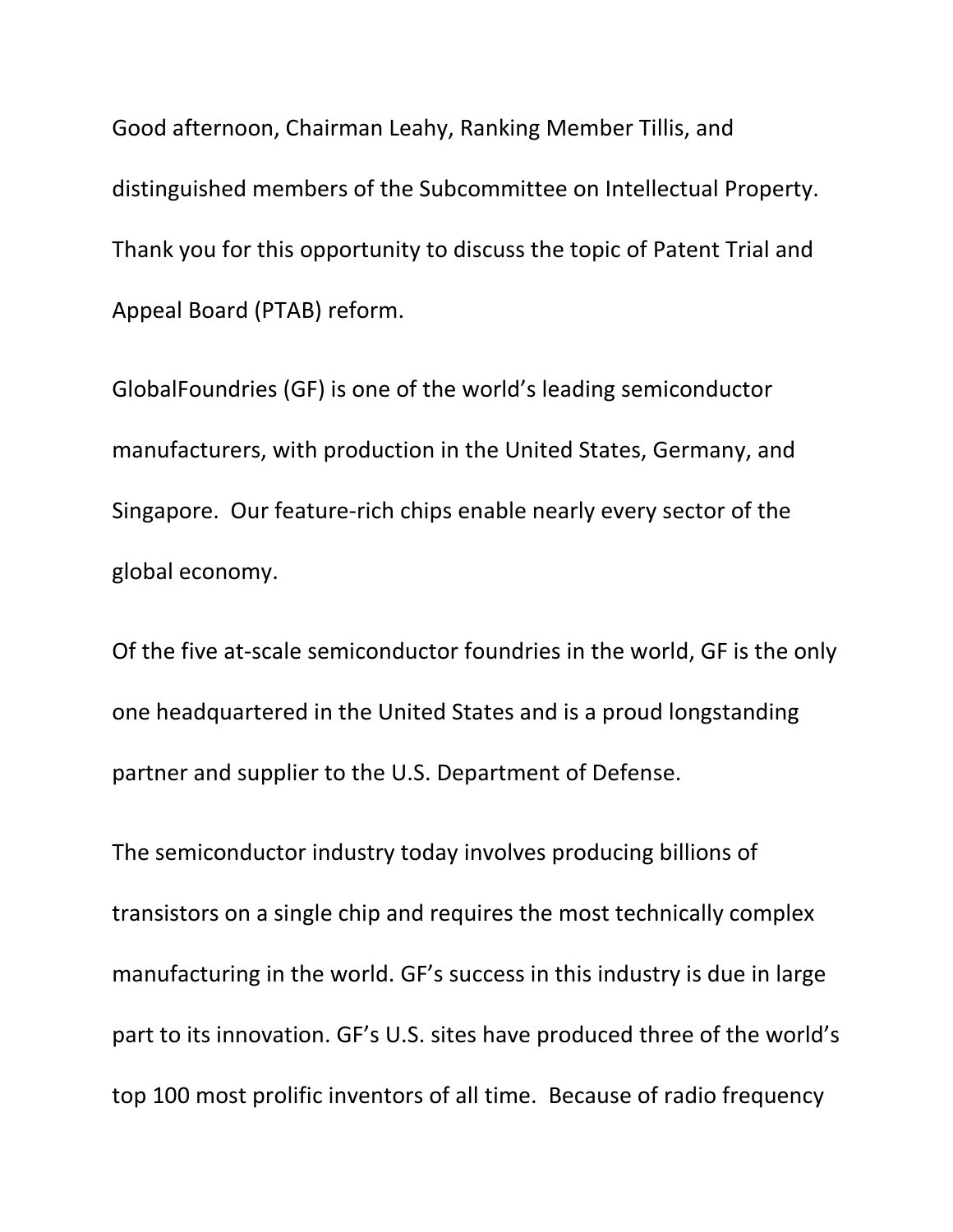(RF) technology innovation developed at GF's Vermont facility, the smartphone in your pocket almost certainly contains GF chips.

Due to the importance of innovation to GF and the critical nature of the chips that we manufacture, America's patent system is exceptionally important to us. As the owner of more than 7,000 U.S. patents and as a U.S.-based manufacturer, GF seeks a fair and balanced Inter Partes Review (IPR) system for both patent owners and petitioners. We count on the patent system to protect our investment in innovation and to prevent our business from being harassed by poor-quality patents.

Every year GF faces infringement claims for patents that had no business being issued in the first place, which needlessly hurts our ability to supply semiconductors to the world. The cost of each semiconductor patent litigation defense can easily reach beyond \$5 million. Resources directed towards such litigation could otherwise be invested in capacity expansion and research and development, supporting job creation.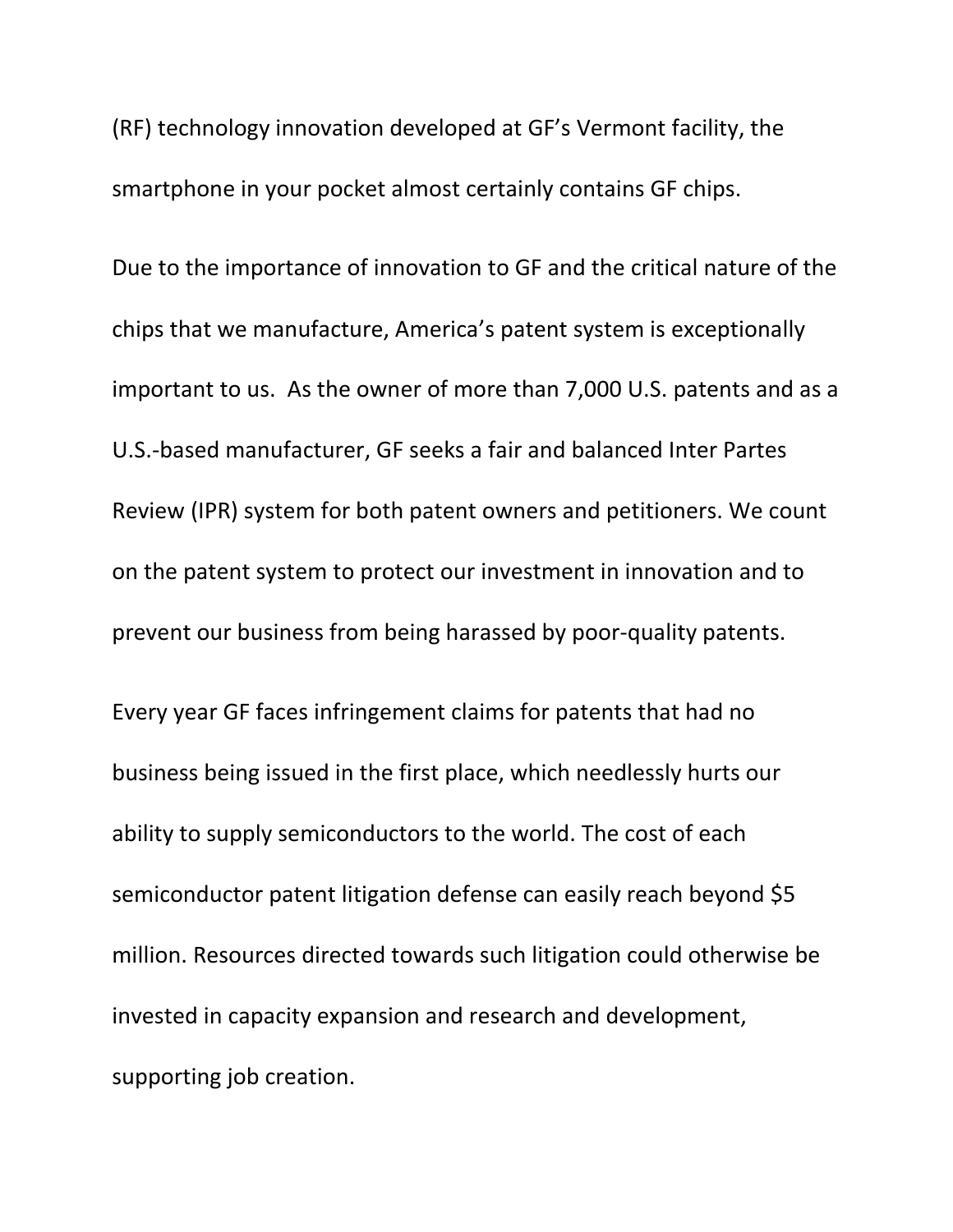By passing the America Invents Act over a decade ago, Congress made huge progress in curtailing the abusive patent practices hurting American industry. Allowing for efficient patent review by the technically trained and patent savvy judges of the PTAB provides an efficient and effective tool to defend against poor-quality patents. Bad patents can be dealt with for a fraction of the cost of litigation while good patents can quickly be validated.

Therefore, GF strongly supports efforts to improve the IPR system. The recent Fintiv-factor discretionary denial practice has limited the availability of IPR review and inserted unfairness into the system. For example, defendants can be prevented from challenging a poor-quality patent at the PTAB merely because the district court sets an unrealistically early trial date. Faced with potential denial, defendants must rush to prepare a petition and may not have sufficient time to properly search for prior art, causing them to be estopped from relying on other relevant prior art later.